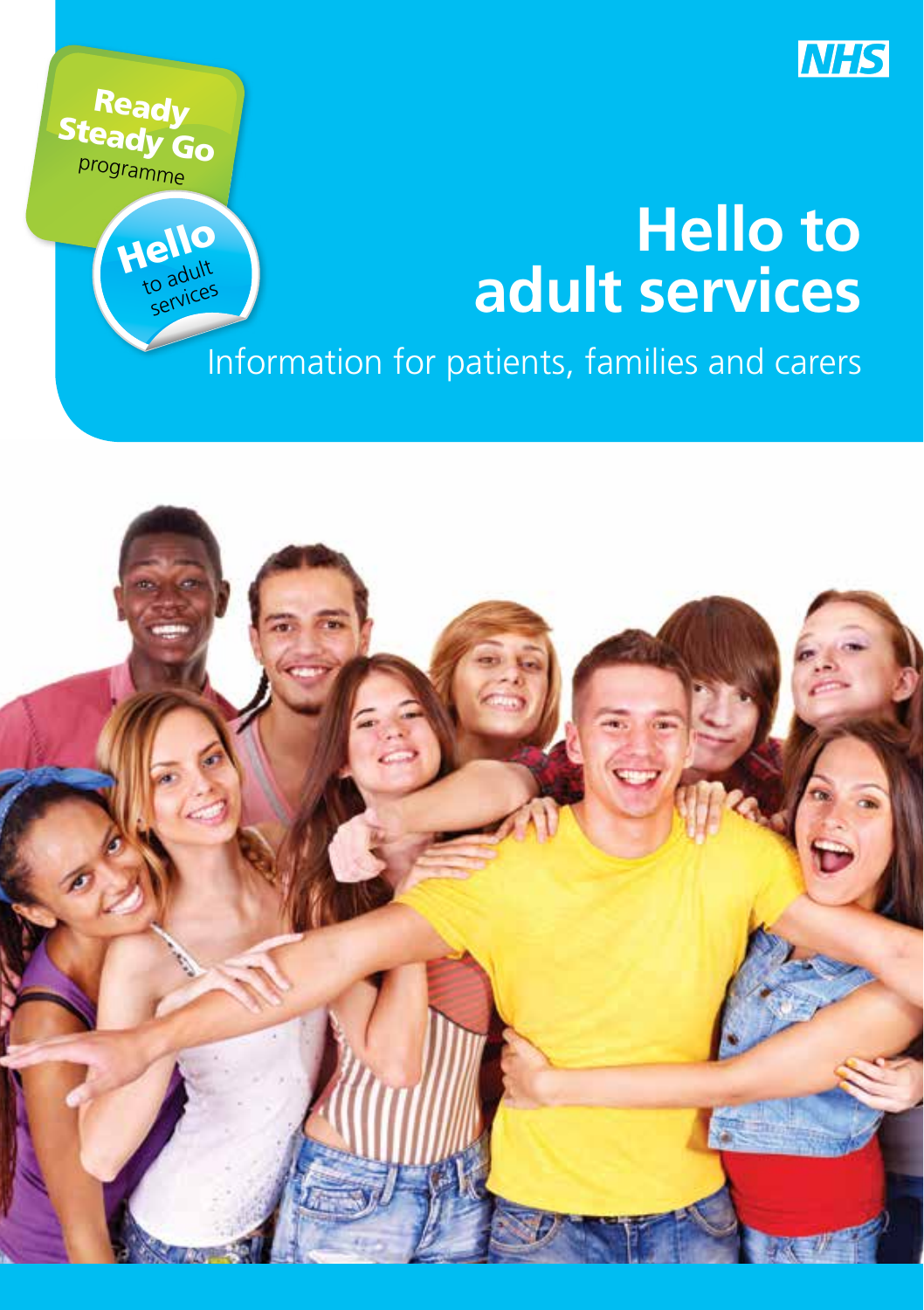**We understand that learning you have a long-term condition can cause anxiety and be overwhelming.**

**We have developed the 'Hello to adult services' programme to help support you and help address any concerns you have.**

**Who is it for?** You, if you have been diagnosed with a long-term condition.

#### **What is it?**

A programme to help you gain knowledge and skills to manage your condition.

#### **Why?**

So you have the knowledge and confidence to manage your condition and are supported through the process.

#### **How?**

Your team will help you:

- **manage** your condition
- **learn about** your treatment
- **gain the confidence** to ask questions and be involved in decisions about your care
- know when to get help and **who to contact** in an emergency
- **stay informed** about any support networks available.

Talk to your team about how you feel and any questions or concerns you might have. Information about the programme can be found at

#### **www.uhs.nhs.uk/OurServices/Childhealth/ TransitiontoadultcareReadySteadyGo/Hello-to-adult-services.aspx**

# Ask 3 Questions

#### **There may be choices to make about your healthcare.**

Make sure you get the answers to these three questions:<sup>\*</sup>

### **What are my** choices?

**How do I get support to cand bad about help me make a decision**  $\qquad$  **each choice? that is** right for me**?**

**What is** good **and** bad **about** 



Your healthcare team needs you to tell them what is important to you. **It's about shared decision making.** 



estions has been adapted with kind permission from the MAGIC programme, supported by the Health Foundation. s based on Shepherd HL, et al. Three questions that parents can ask to improve the quality of information physicians give about treatment options: A cross-over trial. Patient education and Counselling, 2011;84: 379-85